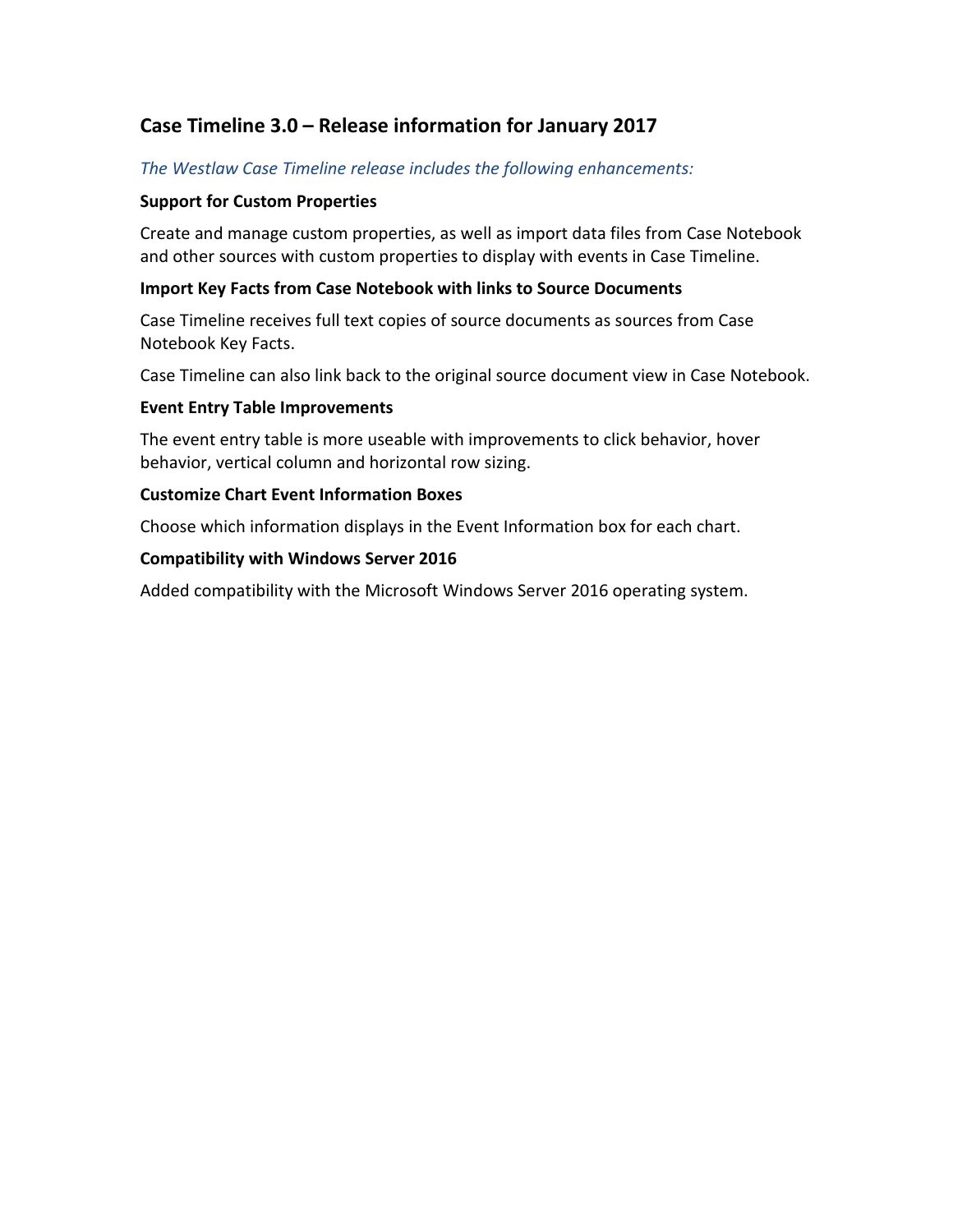# **Case Timeline 2.6 – Release information for June 2016**

# *The Westlaw Case Timeline release includes the following enhancements:*

## **Change desktop icon to match Case Notebook**

Desktop icon for Case Timeline will now share the appearance of the other Case Notebook applications.

### **Compatibility with Windows 10**

Added compatibility with Microsoft Windows 10 Home and Pro operating systems.

#### **Compatibility with Office 2016**

Added compatibility with Microsoft Office 2016.

#### **Replace PDF Exchange with Nova PDF**

Nova PDF replaces PDF Exchange as the PDF print driver in Case Timeline 2.6 for improved PDF printer performance.

#### *The following improvements correct known issues from earlier versions:*

#### **Improved performance of links to charts in CaseTimeline**

Linking of files to charts within CaseTimeline, particularly the appearance of linked pictures, is enhanced.

## **Improved performance of the Case Timeline Viewer application**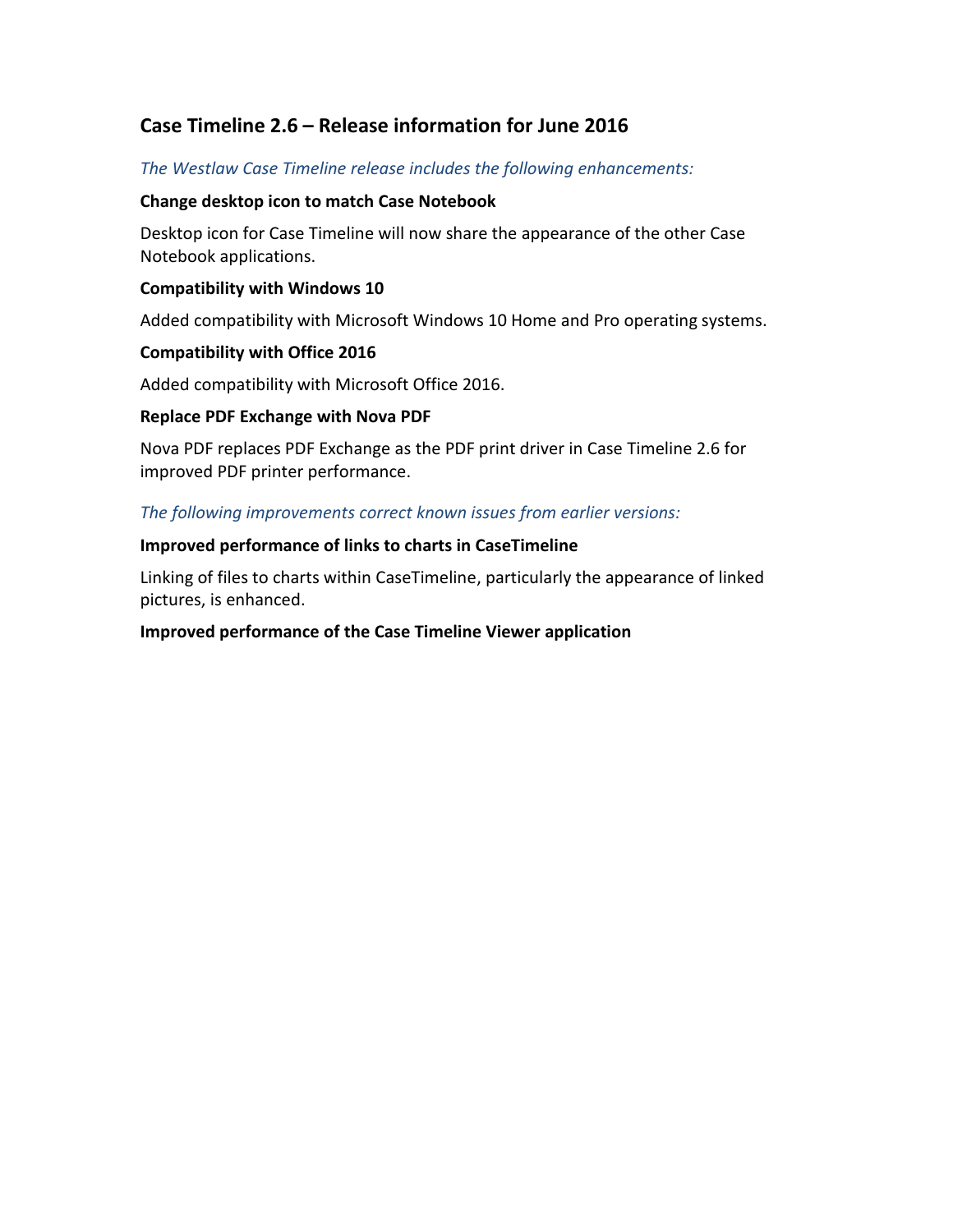# **Case Timeline 2.5 – Release information**

*The Westlaw Case Timeline release includes the following enhancements:*

# **Adding Images to Events**

Users now have the ability to add an image to an event on a chart.

# **Format Footer**

Firm logos or other images may now be inserted into the footer displayed on charts.

# **Save Category Lists**

Category lists used to describe events may now be saved and reused for additional Timelines.

## **Insert PeopleMap icons**

PeopleMap icons are automatically inserted with PeopleMap chronology downloads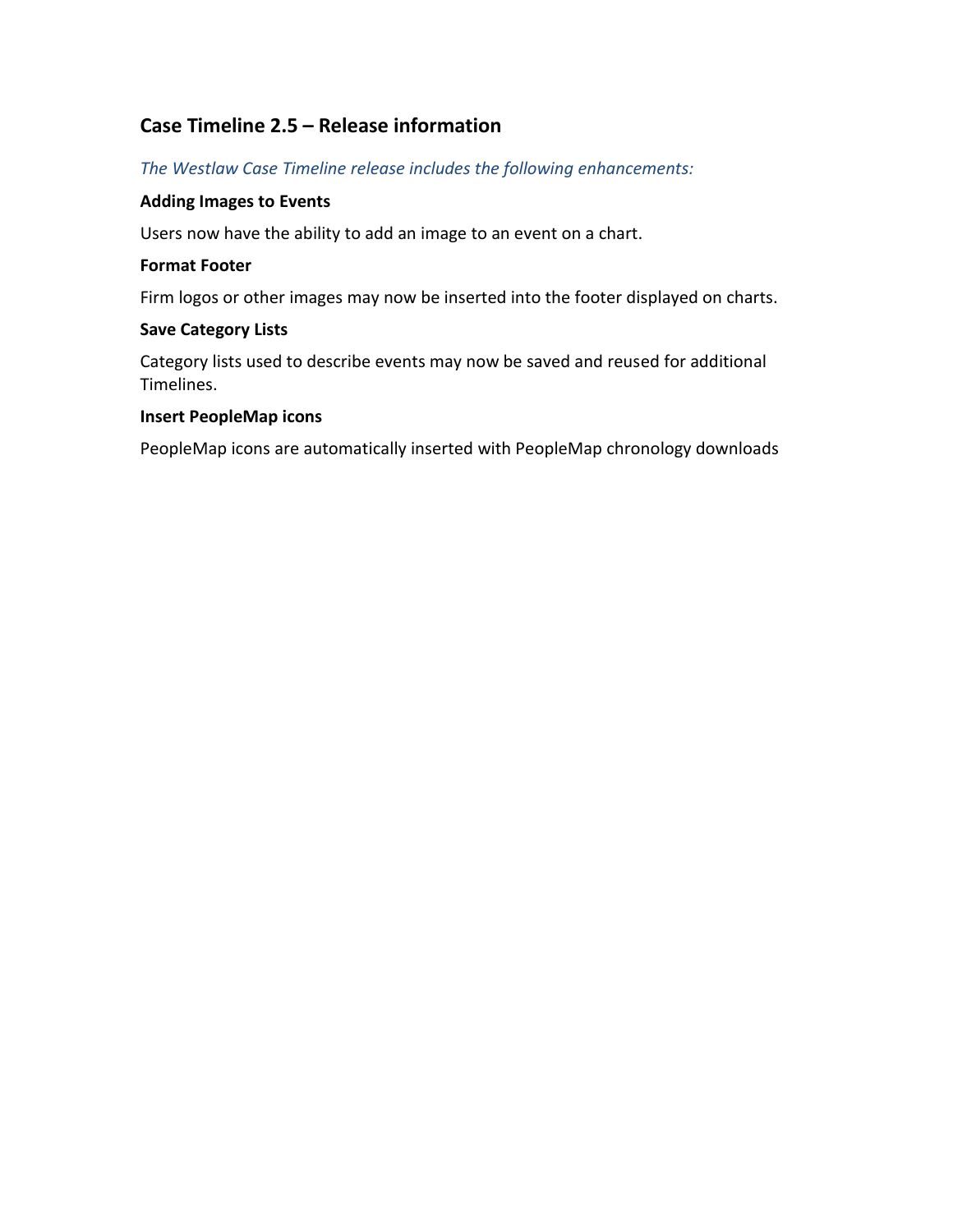# **Case Timeline 2.0 – Release information**

*The Westlaw Case Timeline release includes the following enhancements:*

# **PeopleMap Integration**

Westlaw subscribers may now send a PeopleMap report directly to Case Timeline from Westlaw.

# **Vertical Flag Charts**

Users now have the flexibility to display Flag charts either vertically or horizontally.

## **Source Document Linking**

Documents displayed in the Source column may now be hyperlinked to the underlying source file.

## **Recurring events**

If an event repeats on a regular basis, Case Timeline can automatically plot the recurring dates for you.